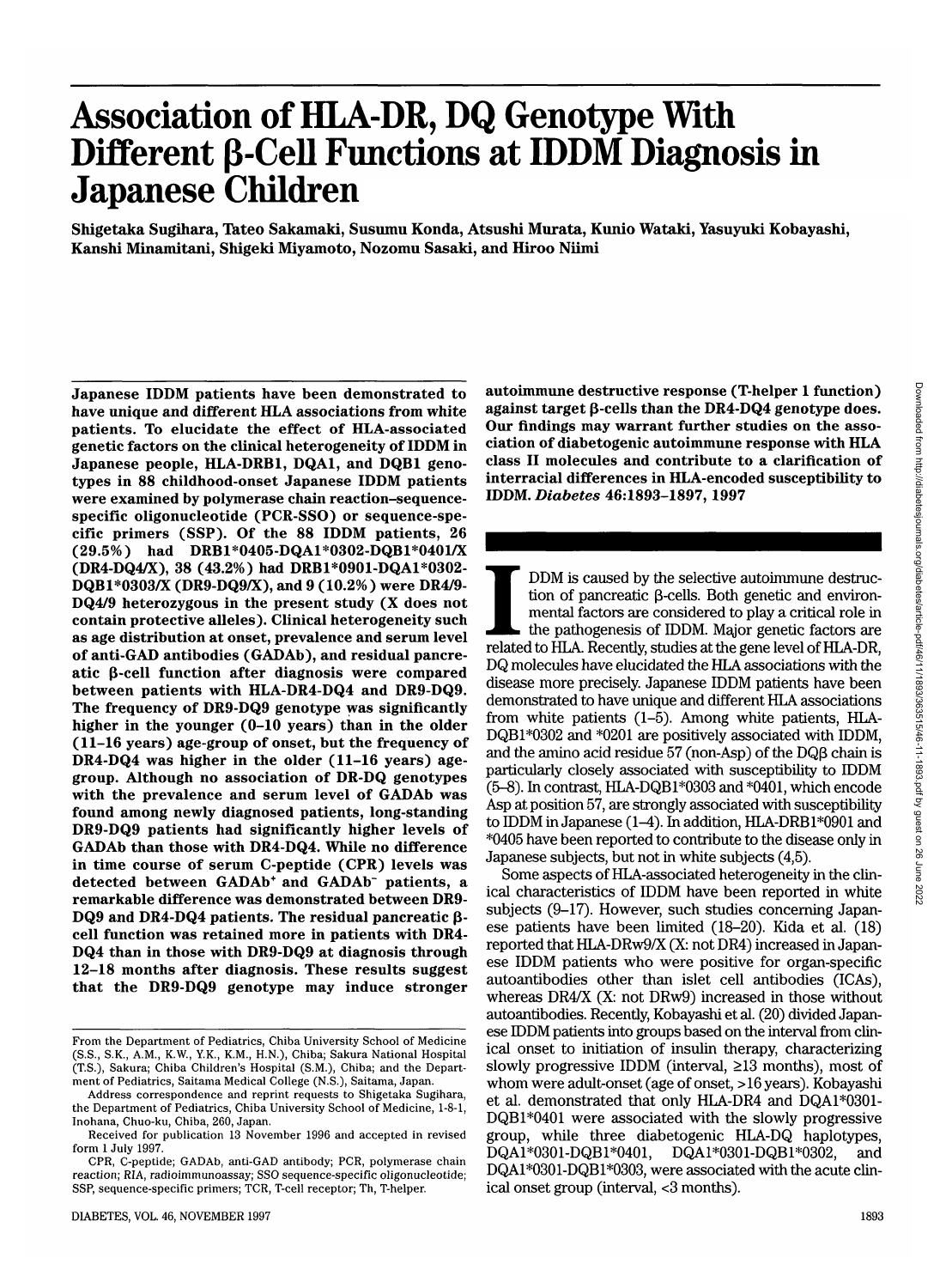The aim of this study was to determine whether unique HLA-DR, DQ genotypes in Japanese IDDM subjects are associated with any clinical heterogeneity of childhood-onset IDDM. Age distribution at onset, the prevalence and serum level of anti-GAD antibodies (GADAb), and residual pancreatic  $\beta$ -cell function after diagnosis were focused on as the main features of clinical heterogeneity. The present study demonstrated interesting differences in clinical characteristics between patients with HLA-DRB 1\*090l-DQAl\*0302- DQB1\*0303 (DR9-DQ9) and DRB1 \*0405-DQA1\*0302-DQB1\*0401 (DR4-DQ4).

#### RESEARCH DESIGN AND METHODS

**Patients.** Subjects with IDDM diagnosed according to the criteria of the World Health Organization (WHO) study group (21) were recruited from the Department of Pediatrics, Chiba University School of Medicine and Chiba Children's Hospital. The study group consisted of 88 childhood-onset Japanese patients with IDDM. Their age at onset ranged from 8 months to 16 years (33 male, 55 female; age 2-28 years). Informed consent was obtained from each subject or their parents, and blood samples were taken for DNA isolation and determination of GADAb and C-peptide (CPR) concentrations.

**Determination of GADAb.** The autoantibodies to GAD were measured by anti-GAD radioimmunoassay (RIA) kit, RIP Anti-GAD Hoechst (Tokyo, Japan). The assay procedure has been reported in detail (22-25). GAD was purified from fresh pig brain and was found to contain two isoforms (65 and 67 kDa). Positive reference serum was defined as containing 256 U at a dilution of 1:60. Sera were considered positive for GADAb if they contained >5 U/ml of antibody. The specificity and sensitivity of this assay were recently confirmed to be high at the 1st and 2nd GADAb workshops (26,27).

**Determination of HLA genotypes.** HLA-DRB1 and DQB1 types were defined by DNA analysis using polymerase chain reaction (PCR) combined with dot-blot hybridization with sequence-specific oligonucleotide (SSO) probes, and HLA-DQA1 types were defined by the PCR-sequence-specific primers (SSP) method. PCR-SSO typing was performed according to the Eleventh International HLA Workshop (11th IHW) protocol (28). DNA panels assayed at the 11th IHW were used in this study. Details of HLA typing procedures used in this study have been reported previously (29-31). The control gene frequencies of HLA-DRB1 and DQB1 in Japanese subjects were referred to in the previous report (32).

**Assessment of residual pancreatic p-cell function.** The time course of endogenous insulin secretion after insulin therapy was assessed in 34 newly diagnosed IDDM patients by determination of fasting and postprandial serum CPR concentrations. Blood specimens for CPR and blood glucose were drawn after an overnight fast and 2 h after a calorie- and component-controlled breakfast. Total calorie intake was determined by the patient's age, sex, and physical activity. Blood samples were taken first at 1-6 months, and subsequently at 12-18 months and at 24-36 months after the initiation of insulin therapy during visits to the hospital. Serum CPR concentration was determined by RIA with C-Peptide Kit "Daiichi" HI (Daiichi Radioisotope, Tokyo, Japan). The lowest CPR concentration (sensitivity) of this kit is 0.03 ng/ml.

**Statistical analysis.** The  $\chi^2$  test or Fisher's exact probability test was used to determine the statistical significance of differences between group frequencies. The unpaired Student's *t* test was used to compare the levels of GADAb where appropriate, and Mann-Whitney's  $U$  test was used to compare the serum levels of CPR among different groups. Results are expressed as mean ± SE.

#### RESULTS

HLA-DRB1 and HLA-DQB1 allele frequencies of 88 IDDM patients and 608 control subjects are shown in Table 1. Gene frequencies of DRB1\*O4O5, \*0901 and DQBl\*0303, \*0401 were significantly higher in IDDM patients than in control subjects. In contrast, gene frequencies of DRB1\*0803, \*1501 or \*1502 and DQBl\*0301, \*0601 or \*0602 were significantly lower in IDDM patients. Further, 26 (29.5%) of the IDDM patients had DRBl\*0405-DQAl\*0302-DQBl\*0401/X (DR4-DQ4/X), 38 (43.2%) had DRBl\*0901-DQAl\*0302-DQBl\*0303/X (DR9- DQ9/X), and 9 (10.2%) were DR4/9-DQ4/9 heterozygous in the present study (X does not contain the protective alleles, DRBl\*0803, \*1501 or \*1502 and DQB1\*Q3O1, \*0601 or \*0602) (Table 2). These results are compatible with previous studies

### TABLE 1

Distribution of HLA-DRB1 and DQB1 alleles among Japanese IDDM children and control subjects

| <b>HLA</b><br>allele | <b>IDDM</b><br>$(n = 176)$ | Control<br>$(n = 1216)$ | Odds<br>ratio | Рc<br>values  |
|----------------------|----------------------------|-------------------------|---------------|---------------|
| DRB1                 |                            |                         |               |               |
| *0405                | 41(23.3)                   | 161 (13.3)              | 1.99          | $P < 10^{-3}$ |
| $*0901$              | 67 (38.1)                  | 171 (14.1)              | 3.76          | $P < 10^{-5}$ |
| $*0803$              | 2(1.1)                     | 100(8.3)                | 0.13          | $P < 10^{-2}$ |
| *1501                | 2(1.1)                     | 86(7.1)                 | 0.15          | $P < 10^{-2}$ |
| *1502                | 3(1.7)                     | 122(10.1)               | 0.16          | $P < 10^{-3}$ |
| Others               | 61 (34.7)                  | 576 (47.4)              |               |               |
| DQB1                 |                            |                         |               |               |
| *0303                | 70 (39.8)                  | 181 (14.9)              | 3.78          | $P < 10^{-5}$ |
| $*0401$              | 41(23.3)                   | 158 (13)                | 2.03          | $P < 10^{-3}$ |
| $*0301$              | 7(4.0)                     | 141 (11.6)              | 0.32          | $P < 10^{-2}$ |
| $*0601$              | 5(2.8)                     | 220 (18.1)              | 0.13          | $P < 10^{-5}$ |
| *0602                | 1(0.6)                     | 75(6.2)                 | 0.09          | $P < 10^{-2}$ |
| Others               | 52 (29.5)                  | 441 (36.3)              |               |               |

Data are *n* of chromosomes (%).

on HLA genotypes in Japanese IDDM patients (1-5).

To clarify the association of HLA-DR, DQ genotypes with age at onset, the 88 patients were subdivided into three groups by onset age; 0-5 years *(n =* 28), 6-10 years *(n* = 31), and  $11-16$  years  $(n = 29)$  (Table 2). The frequency of DR9-DQ9 genotype was significantly higher  $(P < 0.05)$  in the two younger (0-10 years) than in the older (11-16 years) onset group. On the contrary, the frequency of DR4-DQ4 was higher *(P <* 0.05) in the older (11-16 years) group (Table 2).

The prevalence of GADAb in IDDM patients with different HLA genotypes is shown in Table 3. A total of 63.4% of 41 newly diagnosed IDDM and 44.6% of long-standing IDDM patients were positive for GADAb. All of three recent-onset DR4/9-DQ4/9 patients were positive for GADAb. However, no significant association of DR-DQ genotype with the prevalence of GADAb was found among both newly diagnosed and longstanding patients.

GADAb titers in sera were compared among GADAb+ IDDM patients with DR9-DQ9 and DR4-DQ4. Among newly diagnosed patients, there was no significant difference in GADAb titers (DR9-DQ9, mean 50 U/ml, range 5-13,300, *n* = 10; DR4-DQ4, mean 22 U/ml, range 7-207, *n* = 8). In contrast, GADAb titers were significantly higher in long-standing (duration of disease, 2.3-14 years) DR9-DQ9 patients (mean 150 U/ml, range 5-27,110, *n =* 12) than in long-standing (duration of disease, 2.2-14 years) DR4-DQ4 patients (mean 17 U/ml, range 7-106, *n =* 6, *P <* 0.05).

We analyzed residual pancreatic  $\beta$ -cell function in IDDM patients by measuring serum CPR concentrations before and 2 h after breakfast during 1-6 months, 12-18 months, and 24-36 months after the initiation of insulin therapy in a prospective study. It was notable that serum CPR levels were quite similar between the GADAb<sup>+</sup>  $(n = 20)$  and GADAb<sup>-</sup>  $(n$ = 15) IDDM patients; overnight fasting CPR levels,  $0.85 \pm$ 0.22 vs.  $0.70 \pm 0.12$  at 1–6 months,  $0.58 \pm 0.18$  vs.  $0.55 \pm 0.23$ at 12-18 months,  $0.35 \pm 0.11$  vs.  $0.31 \pm 0.16$  ng/ml at 24-36 months; postprandial CPR levels,  $1.98 \pm 0.45$  vs.  $1.66 \pm 0.28$ at 1–6 months,  $1.21 \pm 0.45$  vs.  $1.35 \pm 0.52$  at 12–18 months, 0.74  $\pm$  0.26 vs. 0.51  $\pm$  0.19 ng/ml at 24-36 months. In contrast,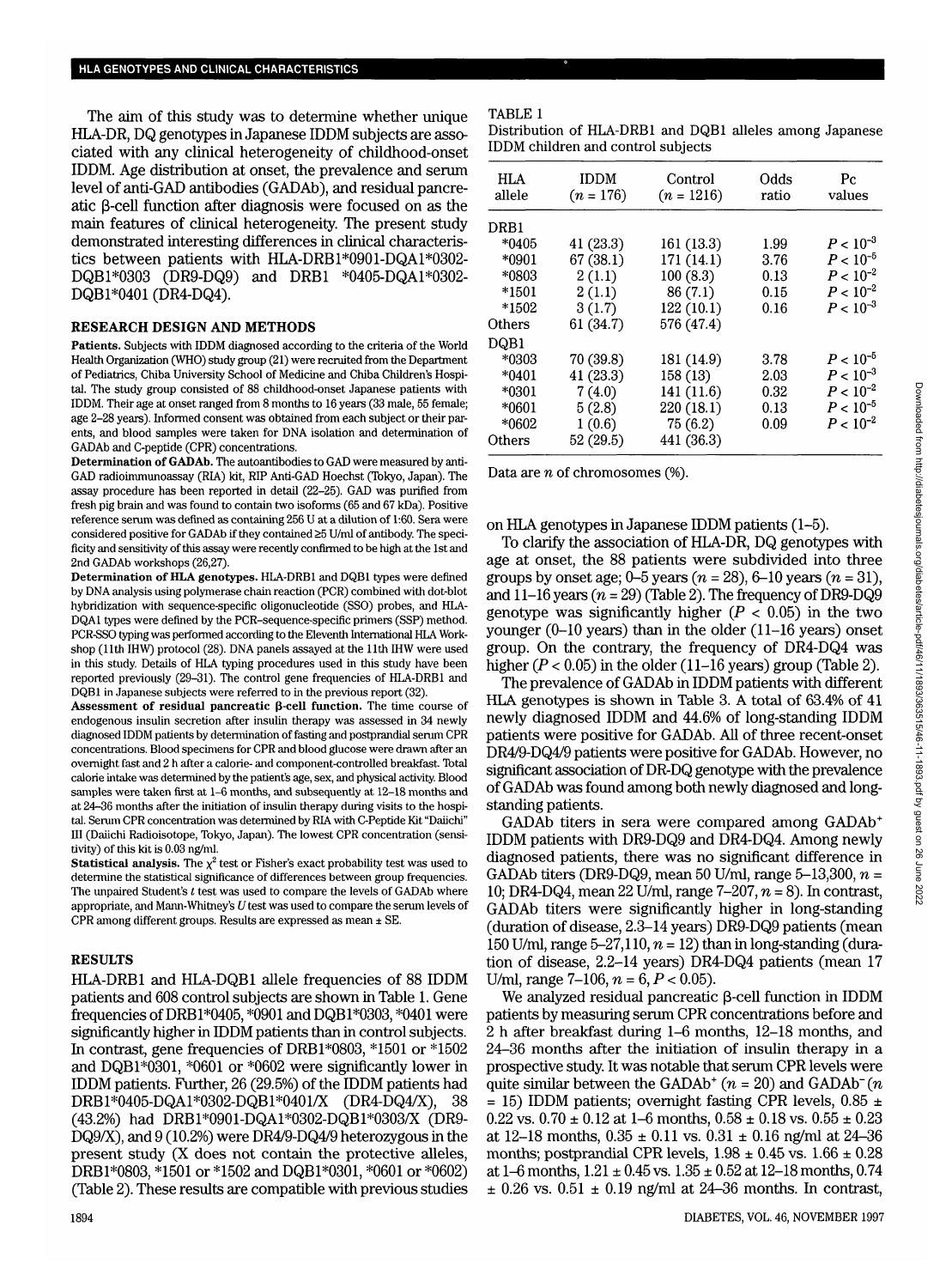| TABLE 2                                                                 |
|-------------------------------------------------------------------------|
| Distribution of HLA class II genotypes by different age-groups at onset |

|                  | Total IDDM   | Age at onset (years) |          |              |
|------------------|--------------|----------------------|----------|--------------|
|                  | $0-16$ years | $0 - 5$              | $6 - 10$ | $11 - 16$    |
| $\boldsymbol{n}$ | 88           | 28                   | 31       | 29           |
| HLA genotypes    |              |                      |          |              |
| DR4-DQ4/X        | 26(29.5)     | 7(25.0)              | 6(19.4)  | $13(44.8)$ * |
| DR9-DQ9/X        | 38(43.2)     | 15(53.6)             | 15(48.4) | $8(27.6)*$   |
| DR4/9-DQ4/9      | 9(102)       | 3(107)               | 2(6.5)   | 4(13.8)      |
| Others           | 15(17.0)     | 3(107)               | 8(258)   | 4(138)       |

Data are *n* (%). Alleles of DR4-DQ4 are DRB1\*0401-DQA1\*0302-DQB1\*0405. Alleles of DR9-DQ9 are DRB1\*0901-DQA1\*0302-DQBP0303. X does not contain protective genotypes described in Table 1. *\*P <* 0.05 vs. IDDM children with age at onset, 0-10 years (sum of two age-groups, 0-5 and 6-10).

serum CPR levels were significantly lower in DR9-DQ9 patients  $(n = 20)$  than in DR4-DQ4 patients  $(n = 14)$  during these three periods after insulin therapy; overnight fasting CPR levels, 0.31 ± 0.07 vs. 0.98 ± 0.26 at 1-6 months *(P <* 0.05), 0.14  $\pm$  0.04 vs. 0.62  $\pm$  0.20 at 12–18 months (P < 0.05), 0.14  $\pm$ 0.05 vs.  $0.52 \pm 0.12$  ng/ml at 24-36 months ( $P < 0.05$ ); postprandial CPR levels,  $0.97 \pm 0.17$  vs.  $2.71 \pm 0.56$  at 1–6 months (P < 0.005), 0.44 ± 0.09 vs. 1.50 ± 0.53 at 12- 18 months (P *<* 0.05),  $0.30 \pm 0.07$  vs.  $0.90 \pm 0.31$  ng/ml at 24-36 months (NS) (Fig. 1). There was no significant difference in  $HbA_{1c}$  level between DR9-DQ9 and DR4-DQ4 patients throughout the periods of follow-up (data not shown).

## DISCUSSION

HLA-associated heterogeneity in the clinical characteristics of IDDM has been demonstrated in white subjects (9-17). For example, a lower prevalence of DR3/DR4 heterozygotes has been shown in adult-onset IDDM compared with childhoodonset (9,10). The relation of DR4 to more severe symptoms and ketoacidosis at diagnosis has been demonstrated (11-13), in contrast to the association of DR3 with a more slowly progressing form (13). Younger age at diagnosis and decreased serum CPR levels shortly after diagnosis have been described in Dw3/Dw4 heterozygotes (14,15) and DQBl\*0302/\*0201 heterozygotes (16). Moreover, Serjeantson et al. (17) reported that among Australians heterozygous for HLA-DR3/DR4,85% were positive for antibodies to GAD, significantly different from the prevalence of 48% in patients with at least one HLA-DR antigen other than DR3 or DR4.

The polymorphism of HLA molecules has been considered to affect the autoimmune response in several ways, including influencing the binding capacity of antigenic peptides and the repertoire of T-cell receptors (TCR) of responding autoreactive T-cells. HLA class II molecules are expressed on antigen-presenting cells such as macrophages and dendritic cells, B-cells, and activated T-cells, and have critical roles for the activation of helper T-cells (mainly CD4+ Tcells) in the periphery. Antigenic peptides are presented for T-cells in the grooves of HLA class II molecules consisting of  $\alpha$  and  $\beta$  chains, and their binding capacity to each class II molecule depends on the amino acid sequence (motif) of the peptide (33). In addition, HLA class II antigens have critical roles for positive and negative selection of immature T-cells in the thymus.

Japanese IDDM patients have been demonstrated to have unique and different HLA association from white patients (1-5). In the present study, childhood-onset IDDM patients were subdivided into two groups based on their HLA genotypes as genetic background, HLA-DRBl\*0901- DQAl\*0302-DQBl\*0303 (DR9-DQ9) and DRBl\*0405- DQA1\*0302-DQB1\*0401 (DR4-DQ4). Both of these HLA haplotypes are unique to Japanese IDDM patients and are the same as those reported previously except for the DQA1 genotype. DQAl\*0302 was shown to be associated with IDDM patients in the present study, whereas  $DQA1*0301$ was reported to be associated with Japanese IDDM patients in previous reports (1,3-5). This discrepancy was probably due to a difference in typing methods employed for DQA1 genotype; DQAl\*0301 typed in previous reports likely contained both DQA1\*0301 and \*0302, which are different only at one nucleotide in the third exon. DQAl\*0302 codes for a different amino acid (Asp) at position 160 compared with Ala coded by DQA1\*0301 (34).

The objective of this study was to clarify the genetic association of HLA with the clinical heterogeneity of Japanese IDDM patients. This study revealed some interesting differences in clinical characteristics between IDDM children with HLA-DR9-DQ9 and those with DR4-DQ4. Although no association of DR-DQ genotypes with the prevalence of GADAb was found among newly diagnosed patients, long-standing DR9-DQ9 patients had significantly higher levels of GADAb than those with DR4-DQ4. Residual pancreatic  $\beta$ -cell function was assessed mainly by a serum CPR level 2 h after breakfast in this study. A postprandial serum CPR level of <2.0 ng/ml was considered to indicate the lack of endogenous insulin secretion, because such a level was detected in 40 (90.9%) of

| .BLE<br>A |  |
|-----------|--|
|-----------|--|

| The prevalence of GADAb in IDDM patients with different DR- |  |  |  |
|-------------------------------------------------------------|--|--|--|
| DQ genotype                                                 |  |  |  |

| HLA genotype | Recent-onset<br>$(<6$ months) | Long-standing<br>$(>2$ years) |
|--------------|-------------------------------|-------------------------------|
| Total        | 41(63.4)                      | 56 (44.6)                     |
| DR4-DQ4/X    | 14(57.1)                      | 14(50)                        |
| DR9-DQ9/X    | 16(62.5)                      | 28 (42.9)                     |
| DR4/9-DQ4/9  | 3(100)                        | 8(50)                         |
| Others       | 8(62.5)                       | 6(33.3)                       |
|              |                               |                               |

Data are *n* (GADAb prevalence %). X does not contain protective genotypes described in Table 1.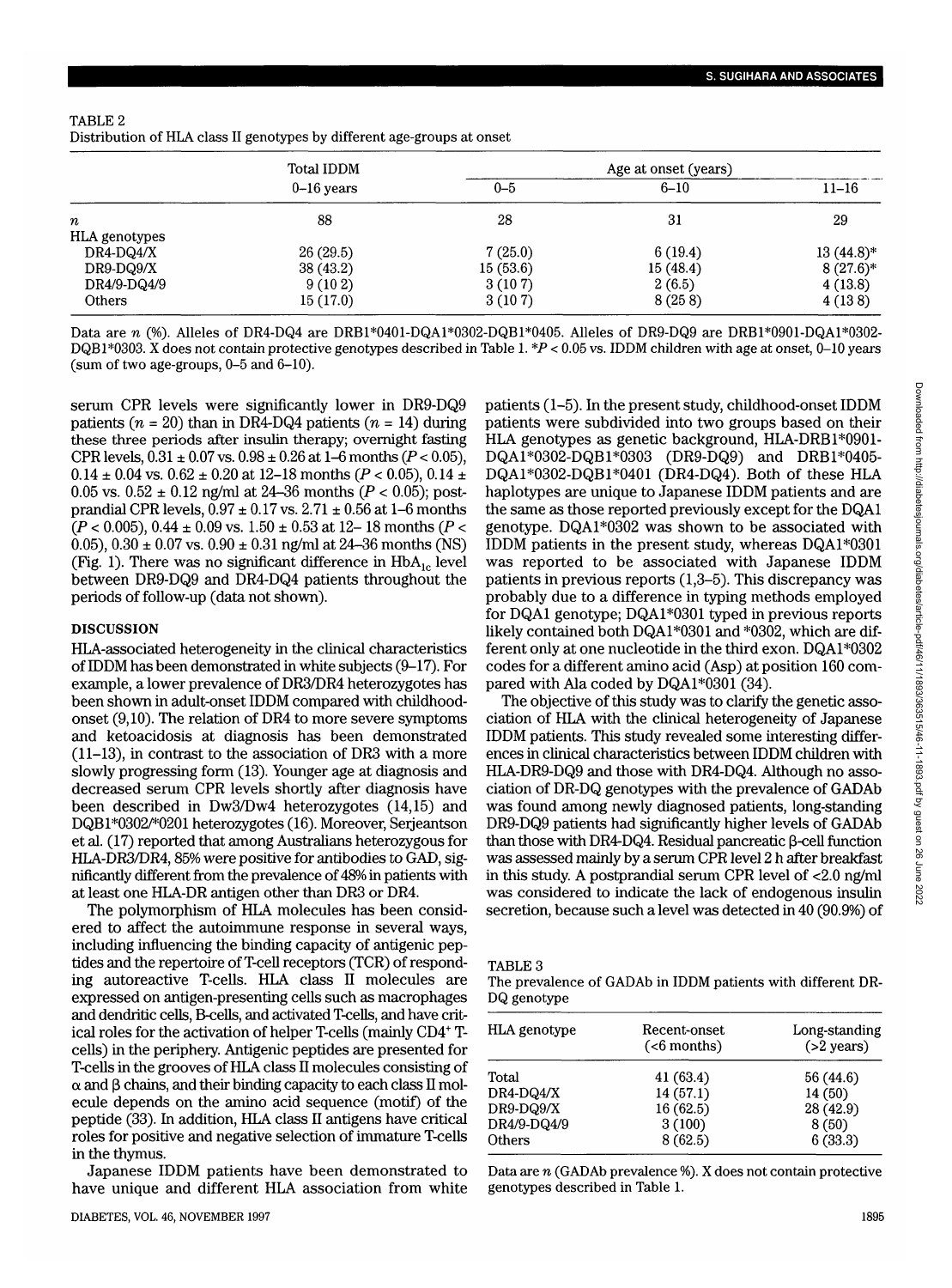

**FIG. 1. HLA DR-DQ genotypes and time course of residual pancreatic (\$-cell function. Blood specimens for CPR were drawn after an overnight fast and 2 h after a calorie- and component-controlled breakfast. Significant differences in postprandial serum CPR were detected between IDDM patients with DRBl\*0901-DQAl\*0302- DQBl\*0303 (DR9-DQ9,** *n =* **20;** *A)* **and DRBl\*0405-DQAl\*0302-DQBl\*0401 (DR4- DQ4,**  $n = 14$ ;  $B$ ) at 1-6 m ( $P < 0.005$ ) and **12-18 m (T** < **0.05).**

44 patients, and <1.0 ng/ml was detected in 33 (75.0%) of 44 IDDM patients at 24-36 months after the initiation of insulin therapy; the CPR levels of NIDDM patients were usually >3.0 ng/ml in our hospital (data not shown). IDDM children with HLA-DR9-DQ9  $(n = 20)$  were demonstrated to lose residual pancreatic  $\beta$ -cell function more drastically at diagnosis through 12-18 months after the initiation of insulin therapy than those with DR4-DQ4  $(n = 14)$ . Our sample size might be too small to draw any valid conclusion regarding HLA association with pancreatic  $\beta$ -cell destruction. However, the results obtained from the present study suggest that HLA class II genes may induce clinical heterogeneity of IDDM through autoimmune responses, such as the production of autoantibodies and generation of cytotoxic activities against pancreatic  $\beta$ -cells, and may contribute to further studies in other ethnic populations as well as Japanese populations.

Evidence suggesting a pathogenic role for the T-helper 1 (Thl) cells in IDDM has recently been provided by studies of patients (35) and nonobese diabetic (NOD) mice, a spontaneous model of human type 1 diabetes (36,37). CD4+ T-helper (Th) cells, upon antigenic stimulation, differentiate into two distinct subpopulations, each producing its own set of cytokines and mediating separate effector functions (38,39). Th1 cells produce IL-2, tumor necrosis factor  $\beta$  (TNF $\beta$ ), and IFN $\gamma$ , thereby activating CD8<sup>+</sup> cytotoxic T-cells, macrophages, and inducing delayed-type hypersensitivity (DTH) responses. Th2 cells produce IL-4, IL-5, and IL-10, stimulating production of mast cells, eosinophils, and immunoglobulin Gl (IgGl) and IgE antibodies and possibly suppressing cell-mediated immunity. Therefore, predominance of Thl cells in IDDM patients may lead to more rapid destruction of autoimmune target cells, pancreatic  $\beta$ -cells. Several factors, including the major histocompatibility complex (MHC) class II haplotype (40), have been demonstrated to influence the differentiation of naive CD4+ T-cells into a specific Th subset (37). Our findings suggest that HLA-DR9-DQ9 might induce a more drastic Thl response against pancreatic (3-cells than DR4-DQ4. Further studies including analysis of IgG subclasses of autoantibodies and cytokine production

against  $\beta$ -cells by peripheral T-cells will need to be performed to address these issues.

There is one more interesting point to note. Our findings suggest that the HLA-associated genetic effect by DRBl\*0901-DQAl\*0302-DQBl\*0303 (DR9-DQ9) in Japanese children appeared to be similar to that by DR3/DR4 heterozygotes or by DQBl\*0302/\*0201 heterozygotes reported in white IDDM patients (14–16). The binding of antigenic peptide to HLA-DR or DQ molecule and the recognition of the antigen-HLA complex by TCR depends on the tertiary structure of the HLA molecule. It may be interesting to determine whether HLA class II molecules in white patients with DR3/DR4 or DQBl\*0302/\*0201 heterozygotes have physicochemical characters and immunological functions similar to Japanese patients with HLA-DR9-DQ9.

In conclusion, the results in the present study suggest that the DR9-DQ9 genotype may induce stronger autoimmune destructive response (Th1 response) against target  $\beta$ -cells than DR4-DQ4 genotype in Japanese childhood-onset IDDM. Thus, when beginning clinical trials with new treatment to halt the loss of insulin-producing  $\beta$ -cells during the early course of the disease or to prevent the onset of IDDM in Japanese children, we may have to pay particular attention to the HLA genotype when dividing the patients into study groups. In addition, these new findings may help to address the pathogenesis in Japanese IDDM patients at the genetic level, as it appears completely different from white patients.

#### **REFERENCES**

- 1. Aparicio JMR, Wakisaka A, Takada A, Matsuura N, Aizawa M: HLA-DQ system and insulin-dependent diabetes mellitus in Japanese: does it contribute to the development of IDDM as it does in Caucasians? *Immunogenetics* 28:240-246, 1988
- 2. Yamagata K, Nakajima H, Hanafusa T, Noguchi T, Miyazaki A, Miyagawa J, Sada M, Amemiya H, Tanaka T, Kono N, Tarui S: Aspartic acid at position 57 of DQ  $\beta$  chain does not protect against type 1 (insulin-dependent) diabetes mellitus in Japanese subjects. *Diabetologia* 32:762-764, 1989
- 3. Awata T, Kuzuya T, Matsuda A, Iwamoto Y, Kanazawa Y: Genetic analysis of HLA class II alleles and susceptibility to type 1 (insulin-dependent) diabetes mellitus in Japanese subjects. *Diabetologia* 35:419^124,1992
- 4. Ikegami H, Kawaguchi Y, Yamato E, Kuwata S, Tokunaga K, Noma Y, Shima